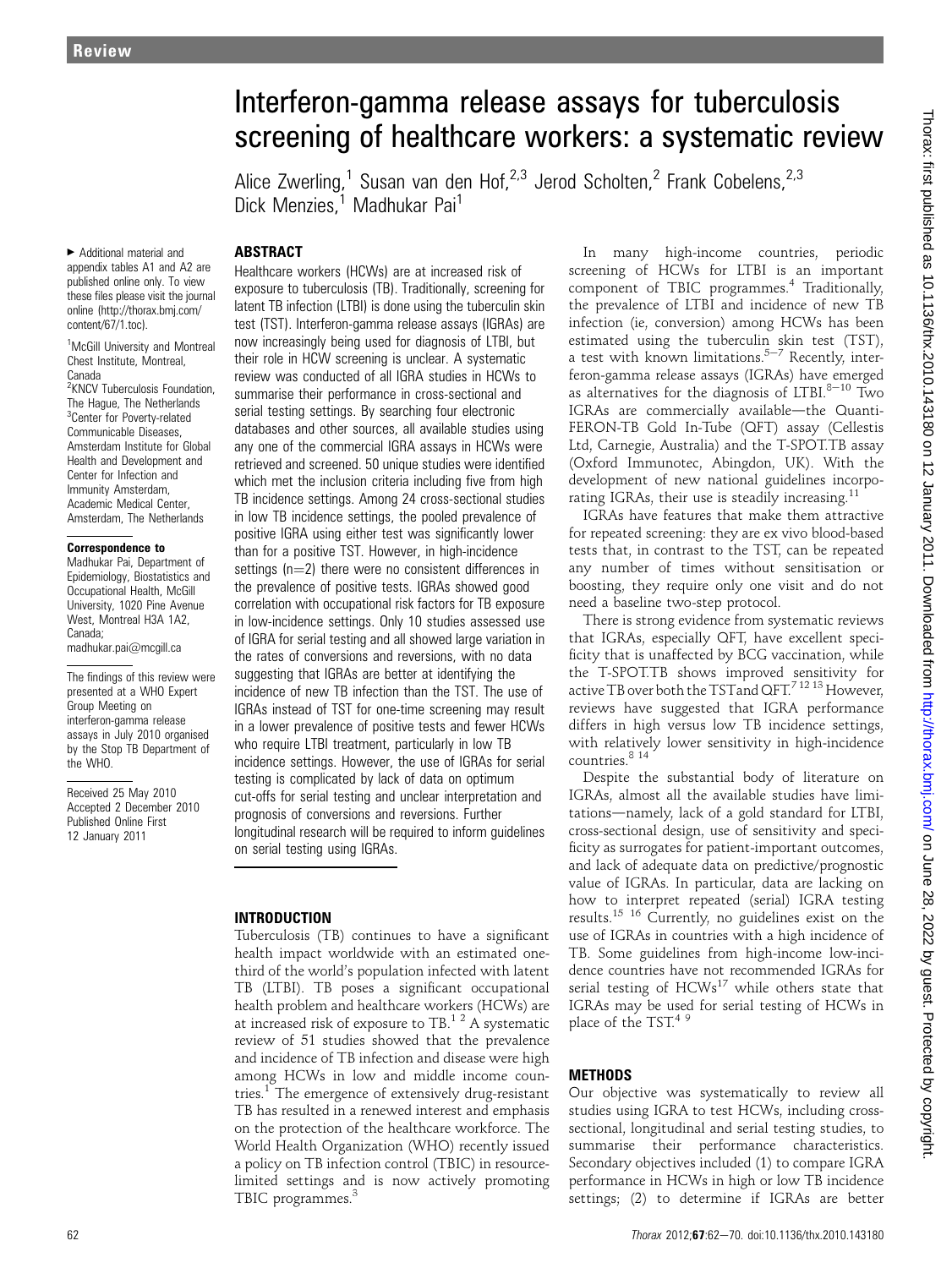correlated with occupational exposure to TB than the TST in cross-sectional studies; (3) to estimate the rate of IGRA conversions and reversions and assess whether IGRA conversions are more closely associated with recent occupational exposure than TST conversions; and (4) to summarise the evidence produced by cost-effectiveness analyses and programmatic studies.

#### Data sources and searches

We have previously published systematic and narrative reviews on IGRA accuracy and performance in various subgroups.10 12 13 18 We updated the database searches used in previous systematic reviews and searched the literature for relevant IGRA studies. PubMed, Embase and Biosis and Web of Science were searched and citations of all original articles published in all languages up to 30 April 2010 that reported data on IGRA performance in HCWs (updated again on 1 October 2010 to include the most recent serial testing studies) were reviewed.

In addition to database searches we reviewed bibliographies of previous reviews and guidelines on IGRAs, conference proceedings, abstracts and also screened the citations of relevant original articles. Experts in the field and commercial test manufacturers were contacted to obtain relevant citations. Authors of primary studies were contacted to obtain additional information where necessary. The detailed search string and a list of conferences reviewed for relevant citations are available in the online supplement.

#### Outcomes evaluated

A major challenge for studies evaluating the performance of IGRAs is the lack of a gold standard for LTBI. We therefore developed a priori a hierarchy of reference standards for the performance of IGRAs in diagnosing LTBI in HCWs (figure 1). At the time of this review, there was no evidence at the highest two levels of the hierarchy nor were there studies looking at sensitivity and specificity for active TB in HCWs. We therefore evaluated studies that reported one or more of the following outcomes: prevalence and incidence of LTBI; correlation between IGRA results and an exposure gradient; and/or agreement between IGRA and TST results.

Details of study selection, inclusion and exclusion criteria, data extraction procedure and quality assessment are given in the online supplement.

#### Data synthesis and analysis

Study characteristics and results are presented as tables and plots. In order to compare prevalence estimates for the tests (IGRAs



Figure 1 Hierarchy of reference standards for performance of interferon-gamma release assays (IGRAs) for diagnosing latent tuberculosis infection (LTBI) in healthcare workers. TST, tuberculin skin test.

vs TST) we calculated Fisher exact 95% CIs for the prevalence estimates extracted from the original reports. If the 95% CIs did not overlap, differences between proportions were considered as statistically significant, a conservative approach. For the association between occupational risk factors and IGRA we extracted ORs reported by the original authors. When available we extracted both crude and adjusted ORs. Because the included studies varied greatly in their design, execution and outcomes, and because meta-analysis methods are not well defined for such heterogeneous diagnostic studies with no gold standard, we did not perform a meta-analysis. IGRA performance varies across populations<sup>8</sup> so all the results were stratified by TB incidence in the country where the study was done (high vs intermediate and low incidence). High-incidence countries were defined as countries with more than 100 estimated incident TB cases per year per 100 000 population as determined by the WHO.<sup>19</sup>

#### RESULTS

#### Description of included studies

Figure 2 shows a flow chart on study selection. The final tables included 42 IGRA studies in HCWs that reported one of our main outcomes of interest. In addition we identified three studies on cost-effectiveness of IGRAs in HCWs and three studies on feasibility and test implementation. Finally, two new serial testing studies were identified by 1 October 2010, giving a total of 50 studies of IGRAs in HCWs.<sup>20 21</sup> The characteristics of the cross-sectional and serial testing studies identified in this review are shown in tables 1 and 2, respectively. Complete details on study methodology and test performance are given in appendix tables A1 and A2, respectively, in the online supplement. Data are presented stratified by high versus low and moderate TB incidence settings but, even within these strata, the study populations included HCWs with varying risk of TB exposure.

Of the 44 included studies reporting a main outcome, 35 (79%) evaluated QFT only and 3 (7%) used T-SPOT.TB only, while the remaining 6 (14%) evaluated both IGRAs. While most studies performed both an IGRA and the TST, 14% of studies only performed IGRA testing and therefore could not compare IGRA results with TST results. Overall, only 5 (11%) were done in high-incidence settings. Only 10 (23%) used a longitudinal or serial testing design. Study sizes ranged from 12 to 1313 HCWs, for a total of 11 963 HCWs across the 44 studies. Most included BCG-vaccinated HCWs; however, the proportion of BCG-vaccinated HCWs varied considerably  $(7-100\%)$ .

#### Results of cross-sectional IGRA studies IGRA versus TST positivity rates in HCW populations

# in high-incidence countries

Three cross-sectional studies evaluated IGRA performance in HCWs in India, Russia and Vietnam, although TST was not performed in the Russian study.<sup>22–24</sup> As shown in figure 3, TST and IGRA positivity rates were high in HCWs (40 $-66\%$ ); IGRA positivity was slightly lower than TST positivity in the studies in India and Vietnam comparing TST and IGRAs, but the difference in estimated prevalence between the two tests was significant only in Vietnam.<sup>24</sup> The Vietnamese study also reported the lowest rate of BCG vaccination among its participants at 37.3% compared with 71% in the Indian study.

## IGRA versus TST positivity rates in HCW populations in low- and moderate-incidence countries

We identified 31 cross-sectional studies from low or intermediate TB incidence countries.<sup>25–52 54–56</sup> Twenty-five studies used only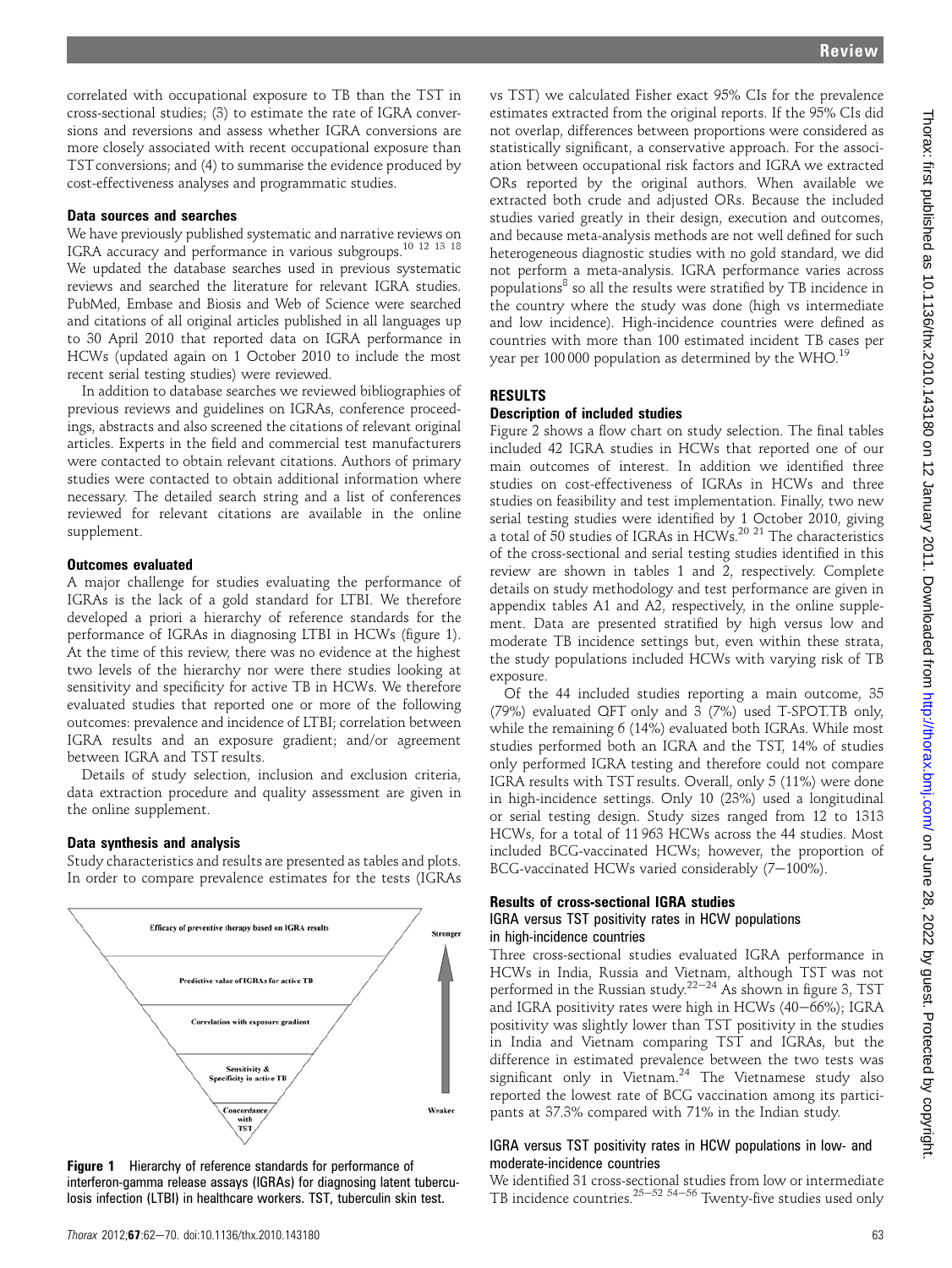Figure 2 Flow chart of studies included and excluded at each stage of the review. IGRA, interferon-gamma release assay.



the QFT-Gold test, 2 studies only the T-SPOT.TB and 4 performed head-to-head comparisons of the QFT and T-SPOT. TB tests.41 44 50 55 The prevalence of positive QFT ranged from 1% to 66.8% and of positive T-SPOT.TB tests from 1% to 60%. Among 25 studies that compared IGRA with TST, all but one<sup>44</sup> reported a lower prevalence of positive QFT or T-SPOT.TB than positive TST (figures 3 and 4), with statistically significant differences found in 17 of these 24 studies. The studies in figure 4 are shown in order of increasing proportion of participants BCG vaccinated; studies in which a higher proportion of study participants were BCG vaccinated did not necessarily have a higher prevalence of positive TST or a larger difference between the prevalence of positive TST and positive IGRA.

Concordance was weak between TST and IGRAs in these studies with  $\kappa$  values ranging widely from 0.05 in Denmark<sup>29</sup> (using a 12 mm TST cut-off) to 0.56 in a study from Spain<sup>49</sup> (using a 15 mm TST cut-off for BCG-vaccinated individuals). Three studies evaluated a range of TST cut-offs in the analysis and all showed that agreement could be improved by employing a more stringent TST cut-off (ie, 15 mm vs 10 mm).<sup>33 46 47</sup> In all 19 studies that reported on discordance, TST+/IGRA– subjects was the predominant type of discordance. $25$  27  $29$  32–35 37 39 46–52 54–56

In summary, among these 34 cross-sectional studies the prevalence of positive IGRA was lower than positive TST. The difference in prevalence was significant in low and moderate TB incidence settings (figure 4) but not in high-incidence settings.

## Association between occupational risk factors and test results in HCW populations

The majority of studies reporting such analyses were done in low-incidence settings. Of three cross-sectional studies

conducted in high-incidence settings, only Pai et al evaluated associations between occupational risk factors and both TST and IGRA. They found a stronger but non-significant association between occupational risk factors and IGRA positivity than the TST.<sup>22</sup>

Of the 31 cross-sectional studies conducted in low-incidence countries, 22 evaluated potential risk factors for IGRA and/or TST positivity rates. Fourteen studies26 30 32 35 36 40 42 43 46 49 50 52 55 57 reported a positive association between IGRA positivity and occupational risk factors, including higher risk for clinical staff working in a high-risk ward, TB clinic or geriatric care and increased duration of healthcare employment. Two studies<sup>38 39</sup> reported no association between test positivity and risk factors; the remaining studies either did not perform the TST or did not calculate ORs for risk factors associated with test positivity. The age-adjusted ORs for TST and IGRAs and occupational risk factors for relevant studies are compared in figure 5; all studies are from low- and moderate-incidence countries with the exception of the India study. All three tests correlated well with established indicators of occupational risk of TB exposure, although no test was consistently more often associated with these indicators of exposure. Being of foreign birth or having lived in a high TB incidence country was correlated with QFT positivity in four studies,  $35\,40\,46\,48$  and three of the four studies also showed correlation with TST positivity while the fifth study to investigate foreign birth as a risk factor—and the only study to do this using the TSPOT.TB test-found no association with place of birth although there was an association for TST.<sup>39</sup> From these cross-sectional studies, IGRAs appear to be well correlated with TB infection risk factors (including occupational risk factors) in HCWs in low- and intermediate-incidence countries.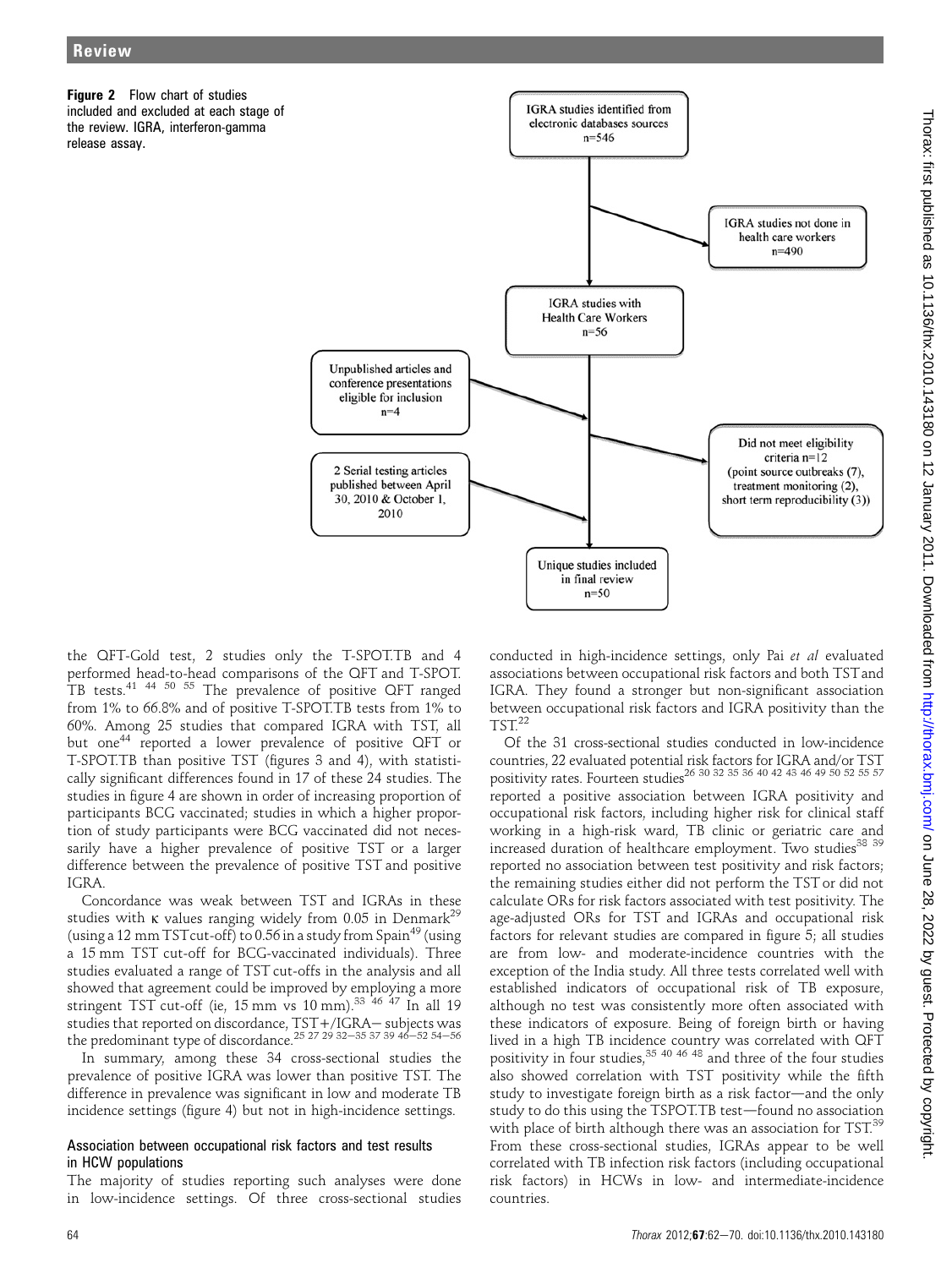| <b>Study</b>                                | Year | Country           | N     | TST (PPD dose)           | IGRA (QFT, TSPOT.TB or both) | <b>BCG</b> vaccinated (%) |  |
|---------------------------------------------|------|-------------------|-------|--------------------------|------------------------------|---------------------------|--|
| High TB incidence countries                 |      |                   |       |                          |                              |                           |  |
| Pai et $al^{22}$                            | 2005 | India             | 726   | $1$ TU                   | QFT-G-IT                     | 71                        |  |
| Drobniewski et al <sup>23</sup>             | 2007 | Russia            | 500   |                          | QFT-G-IT                     | 84                        |  |
| Lien et $al24$                              | 2009 | Vietnam           | 300   | 5 TU                     | QFT-G-IT                     | 37.3                      |  |
| Intermediate and low TB incidence countries |      |                   |       |                          |                              |                           |  |
| Kang et al <sup>25</sup>                    | 2005 | Republic of Korea | 171   | 2 TU                     | <b>QFT</b>                   | 92.3                      |  |
| Harada et $a^{26}$                          | 2006 | Japan             | 332   | 2.5 TU                   | QFT-G                        | 91.3                      |  |
| Ozekinci et $al^{27}$                       | 2007 | Turkey            | 66    | 5 IU                     | T-SPOT.TB                    | 67                        |  |
| Veeser et al <sup>28</sup>                  | 2007 | <b>USA</b>        | 55    | $\qquad \qquad -$        | QFT-G                        | 45                        |  |
| Soborg et al <sup>29</sup>                  | 2007 | <b>Denmark</b>    | 139   | 2 TU                     | QFT-G                        | 76                        |  |
| Nienhaus et al <sup>30</sup>                | 2007 | Germany           | 454   | $\overline{\phantom{0}}$ | QFT-G-IT                     | 42                        |  |
| Nienhaus et al <sup>31</sup>                | 2007 | Germany           | 161   | 2 TU                     | QFT-G-IT                     | 36                        |  |
| Mirtskhulava et al <sup>32</sup>            | 2008 | Georgia           | 265   | 5 TU                     | QFT-G-IT                     | 77.7                      |  |
| Hotta et al <sup>33</sup>                   | 2007 | Japan             | 207   | 3 TU                     | QFT-TB-2G                    | 92% (48% with $>1$ BCG)   |  |
| Nienhaus et al <sup>34</sup>                | 2008 | Germany           | 261   | 2 TU                     | QFT-G-IT                     | 37.5                      |  |
| Ciaschetti et al <sup>35</sup>              | 2007 | Italy             | 590   | $\overline{\phantom{0}}$ | QFT-G                        | 56                        |  |
| Eum et $al^{36}$                            | 2008 | Republic of Korea | 73    | $\overline{\phantom{0}}$ | QFT-GIT                      | 100                       |  |
| Choi et $al^{37}$                           | 2008 | Republic of Korea | 84    | 2 TU                     | QFT-G                        | 100                       |  |
| Carvalho et al <sup>38</sup>                | 2008 | Italy             | 65    | 5 IU                     | QFT-G                        | 85                        |  |
| Barsegian et al <sup>39</sup>               | 2008 | Germany           | 95    | -                        | T-SPOT.TB                    | 36                        |  |
| Stebler et $a^{40}$                         | 2008 | Switzerland       | 777   | -                        | QFT-G-IT                     | 87.4                      |  |
| Thijsen et al <sup>41</sup>                 | 2008 | The Netherlands   | $19*$ | -                        | QFT-G-IT and T-SPOT.TB       | 16                        |  |
| Demkow et al <sup>42</sup>                  | 2008 | Poland            | 155   |                          | QFT-G                        | 100                       |  |
| Schablon et $a^{43}$                        | 2009 | Germany           | 270   |                          | QFT-G-IT                     | 52.8                      |  |
| Dorman et al <sup>44</sup>                  | 2009 | <b>USA</b>        | 1313  | $\overline{\phantom{0}}$ | QFT-G-IT and T-SPOT.TB       | $\overline{\phantom{0}}$  |  |
| Mehta et al <sup>45</sup>                   | 2009 | <b>USA</b>        | $12+$ |                          | QFT-G                        | $\overline{\phantom{0}}$  |  |
| Vinton et al <sup>46</sup>                  | 2009 | Australia         | 481   | 10 IU                    | QFT-G-IT                     | 78                        |  |
| Zrinski Topić et al <sup>47</sup>           | 2009 | Croatia           | 54    | 2 TU                     | QFT-G-IT                     | 100                       |  |
| Khanna et al <sup>48</sup>                  | 2009 | UK                | 171   | 2 TU                     | QFT-G-IT                     | 82.5                      |  |
| Álvarez-León et al <sup>49</sup>            | 2009 | Spain             | 134   | 2 TU                     | QFT-G-IT                     | 35                        |  |
| Casas et al <sup>50</sup>                   | 2009 | Spain             | 147   | 2 TU                     | T-SPOT.TB & QFT-G-IT         | 16                        |  |
| Fox et $a^{51}$                             | 2009 | Israel            | 100   | 5 PPD                    | QFT-G-IT                     | 37                        |  |
| Costa et al<br>$52$ $^{53}$ $^{\ast}$       | 2009 | Portugal          | 1218  | 2 TU                     | QFT-G-IT                     | 100                       |  |
| Zhao et al <sup>54</sup>                    | 2009 | <b>USA</b>        | 40    | $\overline{\phantom{0}}$ | QFT-G-IT                     | $\overline{\phantom{0}}$  |  |
| Girardi et al <sup>55</sup>                 | 2009 | Italy             | 115   | 5 IU                     | T-SPOT.TB and QFT-G-IT       | 37.4                      |  |
| Cummings et al <sup>56</sup>                | 2009 | <b>USA</b>        | 182   | $\overline{\phantom{0}}$ | QFT-G-IT                     | $\overline{1}$            |  |

## Table 1 Characteristics of 34 cross-sectional IGRA studies in HCWs

\*Two studies based on same cohort, ERJ data displayed in table.

†All subjects were TST converters at recruitment.<br>BCG, Bacille Calmette-Guerin vaccine; HCW, healthcare worker; IGRA, interferon-gamma release assay; IU, international unit; PPD, purified protein derivative; QFT, QuantiFER QFT Gold test; QFT-G-IT; QFT Gold In-Tube test; TB, tuberculosis; TST, tuberculin skin test; TU, tuberculin unit.

# Longitudinal serial testing IGRA studies and their results IGRA conversion and reversion rates in HCW populations

# in high-incidence countries

We identified only two serial testing studies from high-incidence settings. Studies conducted repeat testing at 0, 6 and

12 months $^{58}$  and 0 and 18 months (table 2).<sup>15</sup> The rates of IGRA conversions from these two studies ranged from 11.6% to 21%. The study by Pai et al was the only study to calculate the TST conversion rate and found a 4% rate after 18 months.<sup>15</sup> Pai et al also found conversions rates varied for both the TST and the

|  | Table 2 Characteristics of eight longitudinal and serial testing IGRA studies in HCWs |  |  |  |  |  |  |  |  |  |
|--|---------------------------------------------------------------------------------------|--|--|--|--|--|--|--|--|--|
|--|---------------------------------------------------------------------------------------|--|--|--|--|--|--|--|--|--|

|                                             |      | $\cdot$           | ັ          |                          |                                 |                                         |
|---------------------------------------------|------|-------------------|------------|--------------------------|---------------------------------|-----------------------------------------|
| <b>Study</b>                                | Year | <b>Country</b>    | N          | <b>TST</b><br>(PPD dose) | IGRA (OFT, TSPOT.TB<br>or both) | <b>Timing between</b><br>repeat testing |
| High TB incidence countries                 |      |                   |            |                          |                                 |                                         |
| Pai et al <sup>15</sup>                     | 2006 | India             | 216        | 1 TU                     | QFT-G-IT                        | 18 months                               |
| Joshi et al <sup>58</sup>                   | 2009 | India             | 79         | —                        | OFT-G-IT                        | 0. 6 and 12 months                      |
| Intermediate and low TB incidence countries |      |                   |            |                          |                                 |                                         |
| Pollock et al <sup>57</sup>                 | 2009 | <b>USA</b>        | $143^{25}$ | 5 TU                     | QFT-G-IT and T-SPOT.TB          | $I - 7$ months                          |
| Zwerling <i>et</i> $a^{59}$                 | 2009 | Canada            | 117        | 5 TU                     | QFT-G-IT                        | year                                    |
| Yoshiyama et al <sup>60</sup>               | 2009 | Japan             | 311        | —                        | $QFT-G$                         | 2 and 4 years                           |
| Chee <i>et</i> $a^{61}$                     | 2009 | Singapore         | 207        | 2 TU                     | T-SPOT.TB                       | year                                    |
| Lee et al, ICHE <sup>62</sup>               | 2009 | Republic of Korea | 196        | 2 TU                     | $QFT-G$                         | year                                    |
| Belknap et al <sup>63</sup>                 | 2010 | <b>USA</b>        | 1281       | 5 TU                     | OFT-G-IT and T-SPOT.TB          | 6 months                                |
| Costa et $al^{20}$                          | 2010 | Portugal          | 670        | 2 TU                     | QFT-G-IT                        | $1 - 2.5$ years                         |
| Ringshausen et $al^{21}$                    | 2010 | Germany           | 182        | 2 TU                     | QFT-G-IT                        | 18 weeks                                |

HCW, healthcare worker; IGRA, interferon-gamma release assay; IU, international unit; PPD, purified protein derivative; QFT, QuantiFERON test; QFT-G, QFT Gold test; QFT-G-IT; QFT Gold In-Tube test; TB, tuberculosis; TST, tuberculin skin test; TU, tuberculin unit.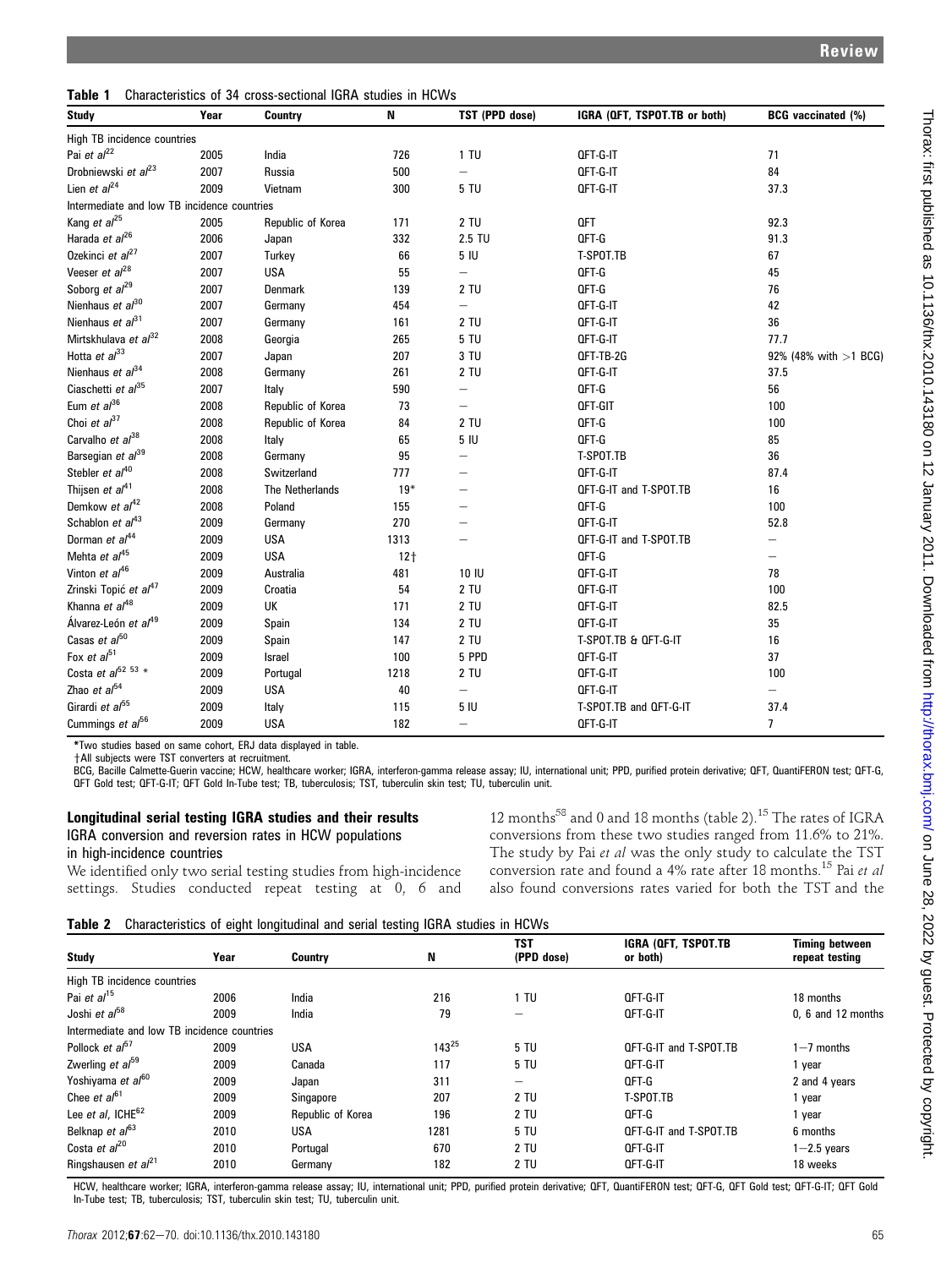

**Figure 3** Cross-sectional studies in countries with a high incidence of tuberculosis (N¼2). QFT, QuantiFERON-TB Gold In-Tube; TST, tuberculin skin test.

IGRA when different cut-offs were used. Neither study reported data to suggest that IGRA conversions were better associated with TB exposure than TST conversions.

Reversion rates in the study by Joshi et al ranged from 27% in the first 6-month period to  $40\%$  in the second 6-month period.<sup>58</sup> Pai et al reported 18-month IGRA reversion rates around 7% among baseline concordant positives, but up to 70% among those with discordant baseline results (ie,  $TST - / IGRA +$ ).<sup>15</sup>

## IGRA and TST conversion and reversion rates in HCW populations in low-incidence countries

Four studies have been recently published in this area, while two others were presented at conferences in 2009 and 2010 (table 2).<sup>59–64</sup> As summarised in table 3, conversion rates ranged from 1.8%  $(5/277)$  in Japan<sup>60</sup> (testing every 2 years) to 14.4% (21/146) in Korea<sup>62</sup> (testing every year). A study by Lee et  $a^{162}$ was the only one to report a higher TST conversion rate than IGRA conversion rate (21% vs 14%). Yoshiyama et al in Japan<sup>60</sup>

and Pollock et al in the USA $^{64}$  found IGRA conversions were associated with TB exposure; however, neither performed repeat TST. Belknap et al found IGRA conversion rates were associated with older age and male gender but not occupational exposure to patients with active TB.<sup>63</sup> In the only published study to examine the association of IGRA and TST conversions with exposure to  $TB<sub>1</sub>$ <sup>62</sup> occupational TB exposure was not associated with TST or IGRA conversions.

Three studies from low- and moderate-incidence settings including Japan,<sup>60</sup> Canada<sup>59</sup> and the USA reported IGRA reversion rates of  $40-52.9\%$ .<sup>63 65</sup> In the Japanese study, where participants were tested at baseline, at 2 years and at 4 years, all reversions had initial interferon-gamma values close to the cutoff.<sup>60</sup> This study also showed that QFT conversion was associated with working in a TB ward. A study from Canada found half of the subjects with discordant baseline results (QFT +/TST-) reverted to negative QFT at 1 year. TST was not repeated if the participant was TST+ so these studies were not able to estimate TST reversions.

The two most recent serial testing publications in HCWs confirm these early findings. Ringshausen et al in Germany reported a large reversion rate (6/18, 33%) while only 3/162 (1.9%) reported IGRA conversions and demonstrated that, when continuous IGRA results were employed, higher baseline results were more stable than those closer to the cut-off.<sup>21</sup> Costa et al found conversion rates of  $3.6-11\%$  and reversion rates of 5.2-22% depending on the cut-off used. Using simple negative to positive cut-offs whether for reversions or conversions always gave the largest estimates (11% and 22%, respectively).

Overall, serial testing data from low-incidence countries suggest that IGRA results vary greatly during serial testing, and rates of conversions and reversions vary depending on the test used and the cut-off definition used. When simple negative/ positive changes are used as cut-offs, IGRAs had higher rates of reversions and conversions which were frequently higher than the TST. Owing to the limited number of studies evaluating conversions and a relationship between exposure, there are no data to show that IGRAs are better at identifying the incidence of new TB infection than the TST.

Figure 4 Cross-sectional studies comparing tuberculin skin test (TST) and interferon-gamma release assays (IGRAs) in countries with a low and intermediate incidence of tuberculosis  $(N=24)$  in order of increasing proportion of BCG vaccinated. QFT, QuantiFERON-TB Gold In-Tube.



\*proportion BCG vaccinated was not reported for these studies TST positivity was computed using the TST cut-point used by authors of the primary studies. When results for multiple cut-points were presented, data for TST cut-point 10mm was displayed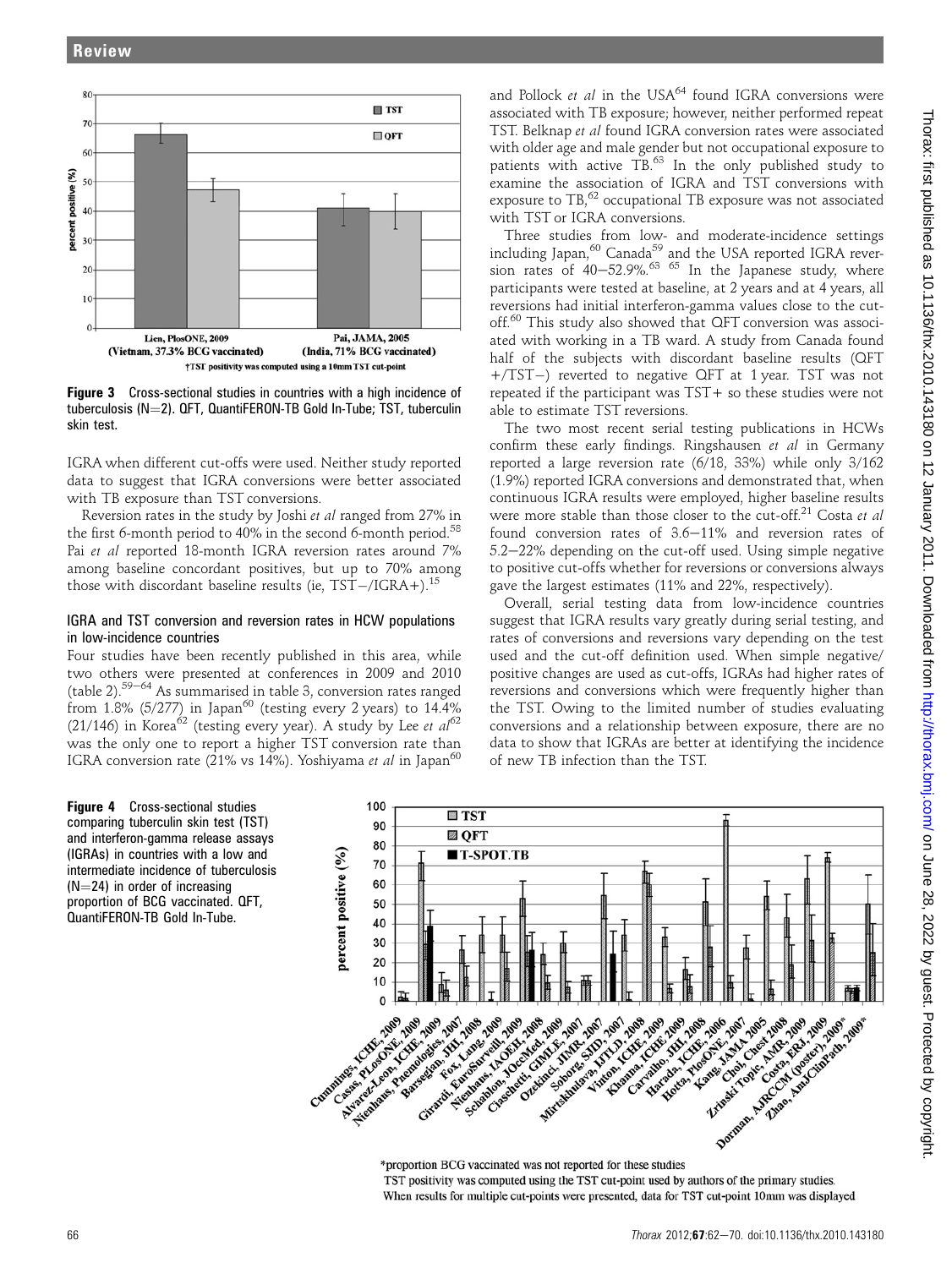

Figure 5 Occupational exposure to TB as a risk factor for tuberculin skin test (TST) and interferon-gamma release assay (IGRA) positivity: comparison of multivariate ORs. QFT, QuantiFERON-TB Gold In-Tube.

Information on secondary outcomes including cost-effectiveness, feasibility and implementation are available in the online supplement.

## **DISCUSSION**

While the TST has been successfully used in TBIC programmes, the availability and growing use of IGRAs raises the issue of whether IGRAs could replace the TST for screening of HCWs. Given the repeated nature of routine screening, there are particular issues which may not be relevant in routine practice or contact investigations but become very important when contemplating serial screening. These include test reproducibility, performance of IGRA when repeated frequently,

interpretation of discordant TST and IGRA results and the interferon-gamma thresholds (cut-off values) which most accurately distinguish new TB infection (ie, conversion) from random variation. Despite the paucity of data on the above critical issues, some countries such as the USA have recommended the use of IGRAs for HCW screening.<sup>9</sup> In contrast, other guidelines (eg, Canada, Australia, UK)<sup>17 66–68</sup> have been cautious. In June 2010 the US Centers for Disease Control (CDC) released an updated guideline on IGRAs.<sup>69</sup> This guideline is more cautious about serial testing with IGRAs and emphasises that using a 'lenient criterion to define IGRA conversion might produce more conversions than are observed with the more stringent criteria applied to TSTs. Furthermore, an association between an IGRA conversion and subsequent disease risk has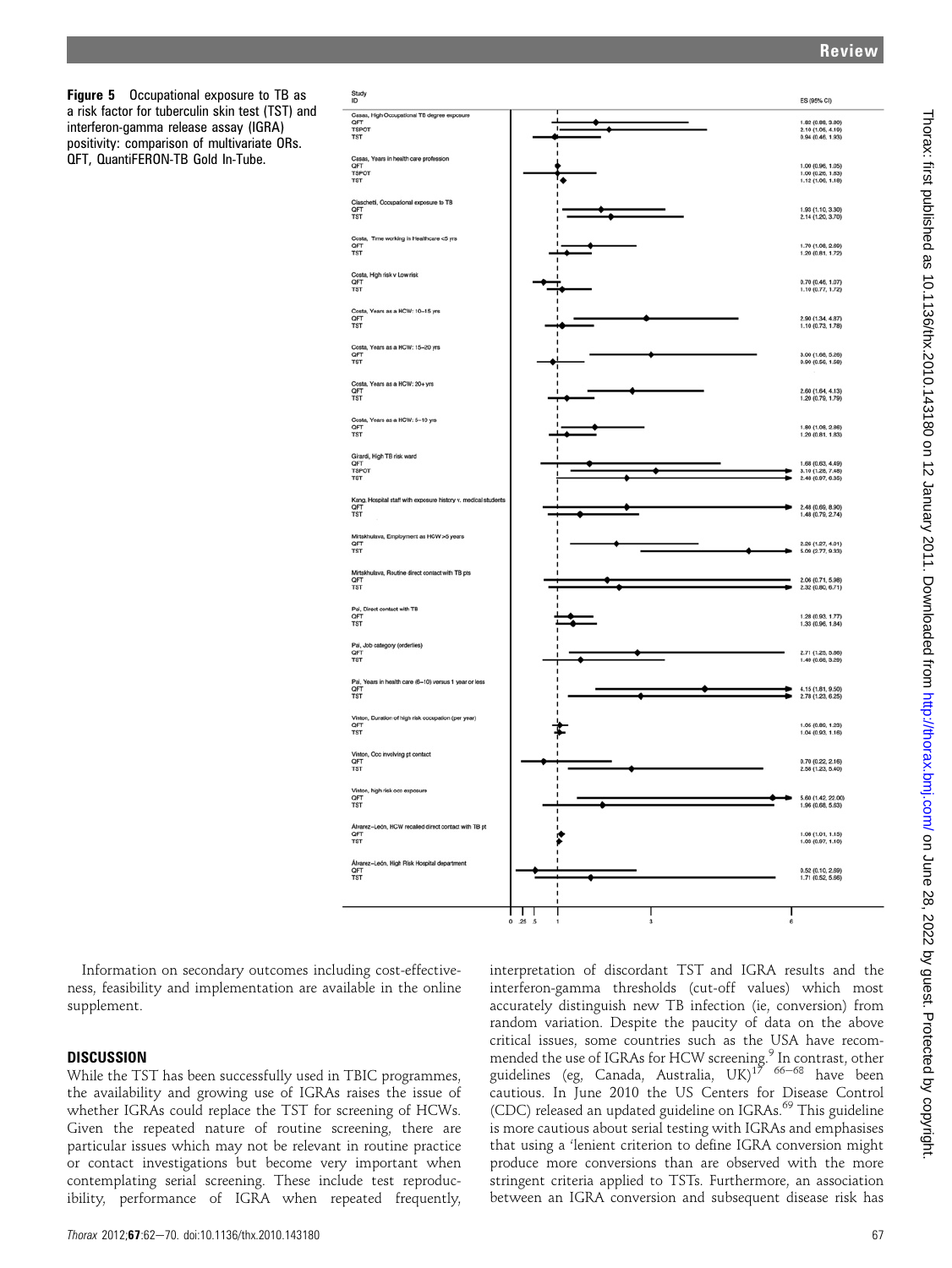**Table 3** Summary of rates of conversions and reversions in serial testing studies ( $N=8$ )

| <b>Study</b>                            | <b>Duration between testing</b> | TST converters, n/N (%) | IGRA converters, n/N (%)                       | IGRA reverters, n/N (%)                    |  |
|-----------------------------------------|---------------------------------|-------------------------|------------------------------------------------|--------------------------------------------|--|
| High TB incidence countries             |                                 |                         |                                                |                                            |  |
| Pai, 2006 <sup>15</sup>                 | 18 months                       | 6/147(4.1%)             | 17/147 (11.6%)                                 | 7/38 (18.4%)                               |  |
| Joshi, 2009 <sup>58</sup>               | 6 months                        |                         | 11/57 (19%)                                    | $6/22$ (27%)                               |  |
|                                         | 6 months $(6-12$ months)        |                         | $11/52*$ (21%)                                 | $11/27 + (40%)$                            |  |
| Moderate and low TB incidence countries |                                 |                         |                                                |                                            |  |
| Pollock, 2009 <sup>64</sup>             | 1—7 months                      |                         | $2/43 \pm (4.6\%)$                             |                                            |  |
| Zwerling, 2009 <sup>59</sup>            | year                            | 0/57(0%)                | $4/56$ $(7.14%)$                               | 4/5(80%)                                   |  |
| Yoshiyama, 2009 <sup>60</sup>           | 2 and 4 years                   | -                       | $5/277$ $(1.8\%)$                              | 13/32 (41%)                                |  |
| Chee, 2009 <sup>61</sup>                | year                            | 0/18 <sup>‡</sup>       | 9/182(4.9%)                                    |                                            |  |
| Lee, $2009^{62}$                        | year                            | 16/75 (21.3%)           | 21/146 (14.4%)                                 |                                            |  |
| Belknap, 2010 <sup>63</sup>             | 6 months                        | 4/1202 (0.3%)           | TSP0T 44/1117 (3.9%)<br>QFT-GIT 44/1169 (3.8%) | TSP0T 36/68 (52.9%)<br>QFT-GIT 20/50 (40%) |  |
| Costa, 2010 <sup>20</sup>               | $1 - 2.5$ years                 | 98/199 (49.2%)          | 51/462 (11%)                                   | 46/208 (22.1%)                             |  |
| Ringshausen, 2010 <sup>21</sup>         | 18 weeks                        | (baseline only)         | $3/162$ (1.9%)                                 | $6/18$ (33.3%)                             |  |

All conversions/reversions using simple negative/positive definition.

\*Denominator includes only participants negative at 6 months.

+Denominator includes only participants positive at 6 months.

zDenominator includes only baseline concordant negatives.

IGRA, interferon-gamma release assay; PPD, purified protein derivative; TB, tuberculosis; TST, tuberculin skin test.

not been demonstrated. The criteria for interpreting changes in an IGRA that identify new infections remain uncertain.<sup>169</sup> Likewise, the most recent 2010 Canadian guidelines also called for caution in the use of IGRAs in serial testing.<sup>70</sup> In December 2010, the WHO released a STAG report including recommendations which discourage the use of IGRAs, "for the detection of latent TB infection (LTBI) in adults, children, health-care workers, contacts and those involved in outbreak investigations in low-income and middle-income countries." <sup>71</sup> This move towards more cautious guidelines in the domain of serial testing is supported by findings in our review, and reinforces the need for an addendum to existing guidelines on IGRAs that specifically address issues related to interpretation of conversions and reversions.

Our systematic review provides several useful insights into the performance of IGRAs in HCWs. The observed prevalence of LTBI in HCWs depends on the test used and the particular TB incidence setting. In low-incidence countries IGRAs estimate a significantly lower prevalence of LTBI than the TST. Some attribute such discordance to the higher specificity of IGRAs compared with the TST and, indeed, agreement and k values are improved in non-BCG-vaccinated individuals compared with BCG-vaccinated, although there is not a strong trend (figure 4).

Studies have suggested that the lower prevalence of LTBI using IGRAs will result in fewer numbers of HCWs who require preventive therapy. However, the higher rate of subsequent conversions found by IGRA in these studies suggests that, while fewer individuals may be identified as LTBI at baseline, more individuals could be diagnosed with conversions by IGRA leading to more HCWs requiring preventive therapy upon repeated screening. This finding has major implications for TBIC policies and relevant cost-effectiveness analyses.

Along with high conversion rates, studies reported high rates of subsequent reversions. This poses concerns of both a scientific and clinical nature. What biological phenomenon is at work here? Are these individuals clearing the infection naturally? Is reinfection an issue in high TB incidence settings? Given a high expected reversion rate, should individuals with positive results be treated, or tested again at a later date? Treating individuals who might have reverted in the absence of treatment could create an environment where more individuals take potentially harmful preventive therapy unnecessarily. This has raised much

interest in what is an appropriate definition for an IGRA conversion or reversion.

As summarised in a recent systematic review,<sup>18</sup> within-subject reproducibility of IGRAs is moderate and a previous TST can potentially boost subsequent IGRA results. IGRAs are dynamic assays and interferon-gamma values tend to fluctuate around the cut-off and cause apparent conversions and reversions. $72-74$ The exact cause of the conversions and reversions remains unclear, and might indicate spontaneous clearance of TB infection, reinfection or dynamic changes within the spectrum of latent TB infection.<sup>75</sup><sup>76</sup> Conversion rates are highest when a simple negative to positive change is used to define a conversion. This is also true for reversion rates where a simple positive to negative change is used as the definition. Our review suggests that this is true in both high- and low-incidence settings and has implications for deciding on criteria (cut-offs) for conversions and reversions. Alternatives to a simple negative to positive definition for conversion have been proposed by others, including definitions involving an absolute increase over baseline (similar to the TST), a proportionate increase over baseline or a proposed 'grey zone'.<sup>73</sup> <sup>74</sup> These more stringent definitions may lead to smaller rates of conversions and reversions; however, it remains to be seen which conversion definition will be most strongly associated with TB exposure or subsequent disease development.

Studies found good correlation between occupational risk factors and positivity rates, but very few studies have looked at an association between IGRA test conversion and known occupational exposure or progression to disease. Without these, the interpretation and prognosis of conversions and reversions remains unclear.

## Strengths and limitations of the review

Our systematic review had several strengths. We employed a comprehensive search strategy using multiple sources and databases to retrieve relevant studies, including unpublished studies and conference proceedings. Two review authors independently assessed eligible articles for inclusion. Owing to heterogeneity in study designs and outcomes assessed in each study, it was not appropriate to pool the data, and instead we analysed study results in subgroups by study design and by background TB incidence.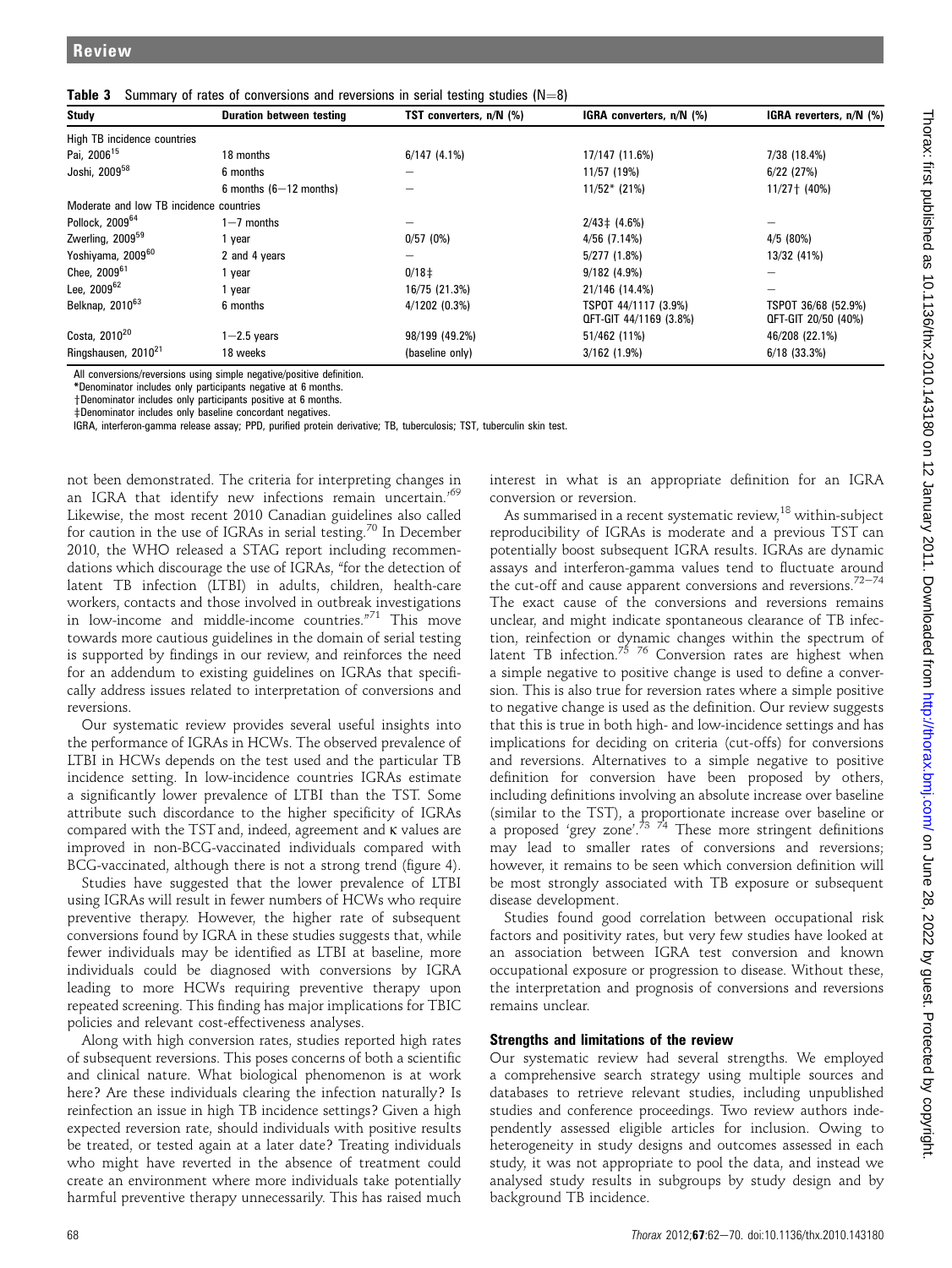Despite the comprehensive search, we may have missed relevant studies and publication bias is always a concern. Furthermore, very few studies reported prevalence of HIV among their study populations. Lastly, there is lack of evidence at the highest level of the hierarchy of reference standards; a majority of the included studies were cross-sectional and predominantly from low TB incidence settings. Serial testing data, evidence on predictive value in HCWs and reproducibility data are still quite limited.

#### Research directions and implications

Until further evidence is available, TBIC programmes that include IGRA testing must use caution, as emphasised by recent US and Canadian guidelines.<sup>69 70</sup> In particular, TBIC programmes may observe higher conversion numbers with IGRAs, and health professionals should be cautious about using a simplistic negative-to-positive definition of conversion, and instead consider the amount of change in absolute interferongamma responses as well as relevant clinical information (eg, likelihood of exposure or contact and concurrent TST results, if available) to detect and treat conversions. This is particularly relevant for individuals with borderline results because these results are most likely to change upon retesting.

Current guidelines and evidence available on the use of IGRAs do not adequately address questions raised by serial testing, nor do they provide the guidance or understanding needed to properly interpret IGRA results in serial testing. With rapidly accumulating evidence from serial testing studies, existing IGRA guidelines will need to be updated with specific recommendations on interpretation of serial testing results.

Acknowledgements The authors thank WHO and EG members for their constructive feedback on the review.

**Funding** This work was supported in part by USAID funding through TB CAP, the Canadian Institutes of Health Research (grant MOP-81362) and the Special Programme for Research and Training in Tropical Diseases (TDR). These agencies had no role in the design, execution or publication of this study. AZ is supported by a Canadian Institutes of Health Research (CIHR) doctoral research award. MP is a recipient of a CIHR New Investigator Award and DM is a recipient of a Fonds de la recherche en santé du Québec (FRSQ) career award.

**Competing interests** No financial conflicts. At the time this review was conducted MP served as an external consultant for the Foundation for Innovative New Diagnostics (FIND), Geneva, a non-profit agency that works with several industry partners including Cellestis Ltd, Australia in developing and evaluating new diagnostic tools for neglected diseases.

Provenance and peer review Not commissioned; externally peer reviewed.

#### REFERENCES

- 1. Joshi R, Reingold AL, Menzies D, et al. Tuberculosis among health-care workers in low- and middle-income countries: a systematic review. PLoS Med 2006;3:e494.
- 2. **Menzies D,** Joshi R, Pai M. Risk of tuberculosis infection and disease associated with work in health care settings. *Int J Tuberc Lung Dis*  $2007:11:593-605$ .
- 3. World Health Organization. WHO Policy on TB infection control in health-care facilities, congregate settings and households. Geneva: Stop TB Department, World Health Organization, 2009.
- 4. **Centers for Disease Control and Prevention.** Guidelines for preventing the transmission of Mycobacterium tuberculosis in health-care settings. MMWR  $Recommend$  Rep 2005; 54:1-141.
- 5. Menzies D. Interpretation of repeated tuberculin tests. Boosting, conversion, and reversion. Am J Respir Crit Care Med 1999;159:15-21.
- 6. Menzies R. Tuberculin Skin Testing. In: Reichman L, Hershfield E, eds. Tuberculosis: A Comprehensive International Approach. New York: Marcel Dekker, 2000:279-322.
- 7. **Farhat M.** Greenaway C, Pai M, et al. False-positive tuberculin skin tests: what is the absolute effect of BCG and non-tuberculous mycobacteria? Int J Tuberc Lung Dis 2006;10:1192-204.
- 8. **Dheda K,** Smit RZ, Badri M, et al. T-cell interferon-gamma release assays for the rapid immunodiagnosis of tuberculosis: clinical utility in high-burden vs low-burden settings. Curr Opin Pulm Med 2009;15:188-200.
- 9. Mazurek GH, Jereb J, Lobue P, et al. Guidelines for using the QuantiFERON-TB Gold test for detecting Mycobacterium tuberculosis infection, United States. MMWR Recomm Rep 2005;54:49-55.
- 10. Pai M, Riley LW, Colford JM Jr. Interferon-gamma assays in the immunodiagnosis of tuberculosis: a systematic review. Lancet Infect Dis  $2004:4:761-76$ .
- 11. Pai M, Minion J, Sohn H, et al. Novel and improved technologies for tuberculosis diagnosis: progress and challenges. Clin Chest Med 2009;30:701-16. viii.
- 12. **Menzies D,** Pai M, Comstock G. Meta-analysis: new tests for the diagnosis of latent tuberculosis infection: areas of uncertainty and recommendations for research. Ann Intern Med 2007;146:340-54.
- 13. Pai M, Zwerling A, Menzies D. Systematic review: T-cell-based assays for the diagnosis of latent tuberculosis infection: an update. Ann Intern Med 2008;149:177-84.
- 14. **Diel R,** Loddenkemper R, Nienhaus A. Evidence based comparison of commercial interferon-gamma release assays for detecting active tuberculosis: a meta-analysis.  $Check 2010 \cdot 132 \cdot 952 - 68$
- 15. Pai M, Joshi R, Dogra S, et al. Serial testing of health care workers for tuberculosis using interferon-gamma assay. Am J Respir Crit Care Med 2006;174:349-55.
- 16. **Pai M,** O'Brien R. Serial testing for tuberculosis: can we make sense of T cell assay conversions and reversions? PLoS Med 2007;4:e208.
- 17. Canadian Tuberculosis Committee (CTC). Updated recommendations on interferon gamma release assays for latent tuberculosis infection. An Advisory Committee Statement (ACS). CCDR-RMTC 2008;34:1-13.
- van Zyl-Smit RN, Zwerling A, Dheda K, et al. Within-subject variability of interferong assay results for tuberculosis and boosting effect of tuberculin skin testing: a systematic review. PLoS ONE 2009;4:e8517.
- 19. World Health Organization. WHO Global TB Report. Geneva: World Health Organization, 2009.
- 20. Torres Costa J, Silva R, Sa R, et al. Serial testing with the interferon-gamma release assay in Portuguese healthcare workers. Int Arch Occup Environ Health  $2011 \cdot 84 \cdot 461 - 9$
- 21. Ringshausen FC, Nienhaus A, Schablon A, et al. Predictors of persistently positive Mycobacterium tuberculosis-specific interferon-gamma responses in the serial testing of health care workers. BMC Infect Dis 2010;10:220.
- **Pai M, Gokhale K, Joshi R, et al. Mycobacterium tuberculosis infection in health care** workers in rural India: comparison of a whole-blood, interferon-g assay with tuberculin skin testing. JAMA 2005;293:2746-55.
- 23. Drobniewski F, Balabanova Y, Zakamova E, et al. Rates of latent tuberculosis in health care staff in Russia. PLoS Med 2007;4:e55.
- 24. Lien LT, Hang NT, Kobayashi N, et al. Prevalence and risk factors for tuberculosis infection among hospital workers in Hanoi, Viet Nam. PLoS ONE 2009;4:e6798.
- 25. Kang YA, Lee HW, Yoon HI, et al. Discrepancy between the tuberculin skin test and the whole-blood interferon gamma assay for the diagnosis of latent tuberculosis infection in an intermediate tuberculosis-burden country. JAMA 2005;293:2756-61.
- 26. **Harada N,** Nakajima Y, Higuchi K, et al. Screening for tuberculosis infection using whole-blood interferon-gamma and Mantoux testing among Japanese healthcare workers. Infect Control Hosp Epidemiol 2006;27:442-8.
- 27. **Ozekinci T,** Ozbek E, Celik Y. Comparison of tuberculin skin test and a specific T-cell-based test, T-Spot.TB, for the diagnosis of latent tuberculosis infection. J Int Med Res 2007;35:696-703.
- 28. Veeser PI, Smith PK, Handy B, et al. Tuberculosis screening on a health science campus: use of QuantiFERON-TB Gold test for students and employees. J Am Coll Health 2007;56:175-80.
- 29. Soborg B, Andersen AB, Larsen HK, et al. Detecting a low prevalence of latent tuberculosis among health care workers in Denmark detected by M. tuberculosis specific IFN-gamma whole-blood test. Scand J Infect Dis 2007:39:554-9.
- 30. Nienhaus A, Schablon A, Loddenkemper R, et al. [Prevalence of latent tuberculosis infection in healthcare workers in geriatric care]. Pneumologie 2007;61:613-16.
- 31. **Nienhaus A,** Loddenkemper R, Hauer B, et al. [Latent tuberculosis infection in healthcare workers-evaluation of an Interferon-gamma release assay]. Pneumologie  $2007:61:219-23$
- 32. Mirtskhulava V, Kempker R, Shields KL, et al. Prevalence and risk factors for latent tuberculosis infection among health care workers in Georgia. Int J Tuberc Lung Dis 2008:12:513-19.
- 33. **Hotta K,** Ogura T, Nishii K, et al. Whole blood interferon-gamma assay for baseline tuberculosis screening among Japanese healthcare students. PLoS ONE 2007;2:e803.
- 34. Nienhaus A, Schablon A, Bacle CL, et al. Evaluation of the interferon-gamma release assay in healthcare workers. Int Arch Occup Environ Health 2008;81:295-300.
- 35. Ciaschetti A, Franchi A, Richeldi L, et al. [Screening of latent tuberculosis infection in health care workers by QuantiFERON-TB and tuberculin skin test]. G Ital Med Lav Eraon 2007;29(Suppl 3):406-7.
- 36. Eum SY, Lee YJ, Kwak HK, et al. Evaluation of the diagnostic utility of a whole-blood interferon-gamma assay for determining the risk of exposure to Mycobacterium tuberculosis in Bacille Calmette-Guerin (BCG)-vaccinated individuals. Diagn Microbiol  $Infect Dis 2008;61:181-6.$
- 37. Choi JC, Shin JW, Kim JY, et al. The effect of previous tuberculin skin test on the follow-up examination of whole-blood interferon-gamma assay in the screening for latent tuberculosis infection. Chest  $2008; 133:1415-20$ .
- 38. Carvalho AC, Crotti N, Crippa M, et al. QuantiFERON((R))-TB Gold test for healthcare workers. J Hosp Infect  $2008:69:91-2$ .
- 39. **Barsegian V,** Mathias KD, Wrighton-Smith P, et al. Prevalence of latent tuberculosis infection in German radiologists. J Hosp Infect 2008;69:69-76.